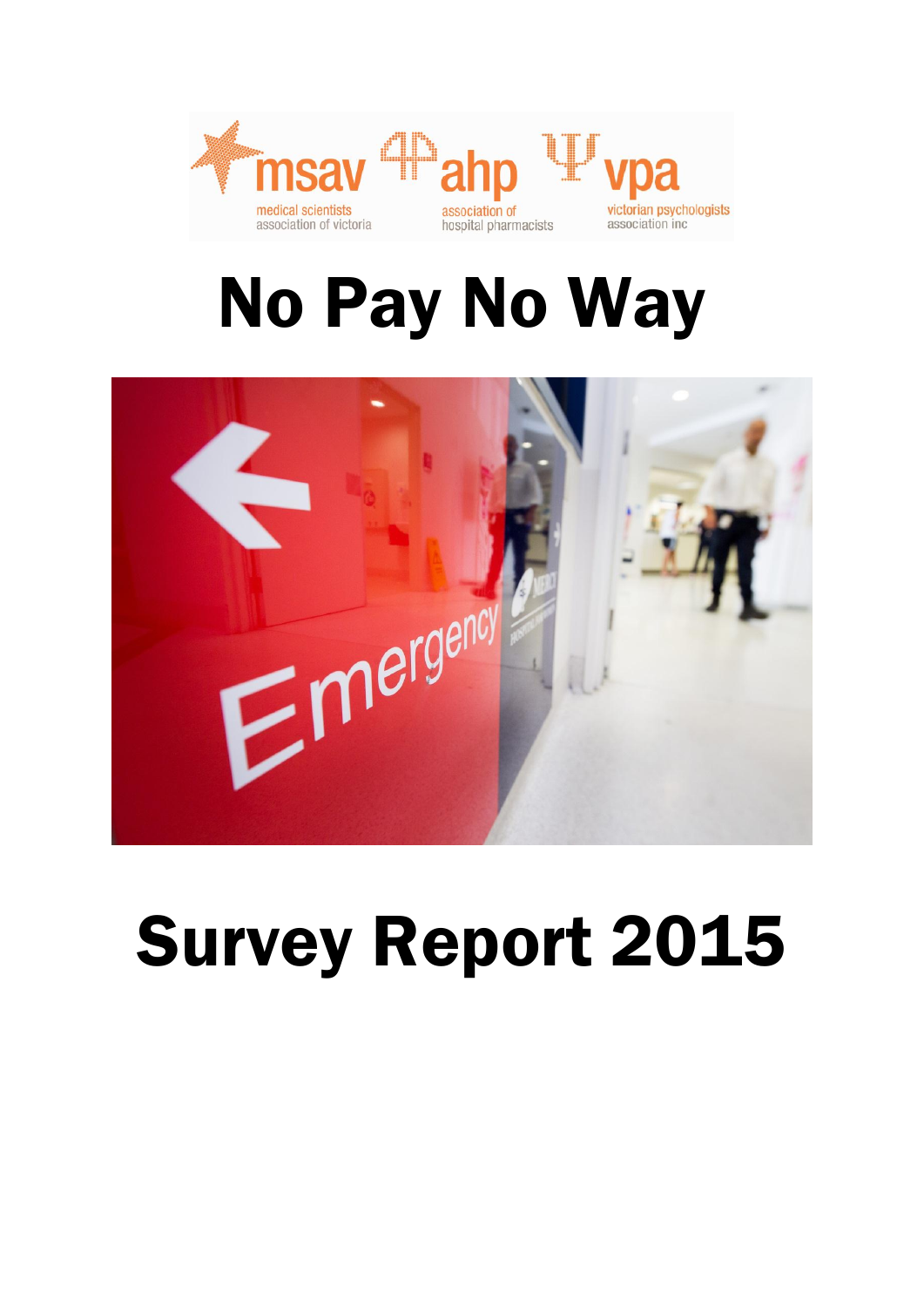

## **Executive Summary**

During last quarter of 2015, the Union undertook to a survey of all of its members about the impacts and extent of unpaid work. Unpaid work is defined as that work done outside of rostered hours without overtime penalties applied. This survey follows on from the research undertaken in 2011-12, which formed part of the Public Sector Enterprise Bargaining, and in 2014.

Unpaid work is a very accurate measure of workload and work stress in any workplace. It is not, however the only measure.

The results show that workloads are continuing to increase adding to the already excessive workloads reported in the 2014 survey results. In the 2015 survey, the results indicate that nearly 80% of respondents are doing more than an hour extra unpaid work per fortnight, with over 50% of doing two or more hours of unpaid work. This result becomes more startling when consideration is given to the fact that over 30% of respondents doing unpaid work on a daily basis, with more than 40% of respondents doing unpaid work on a weekly basis.

With over 15% of members participating in the survey, the Union feels that a critical number of people have participated to give legitimacy to the results; and more importantly provide an accurate reflection of the state of the workplace for medical scientists, psychologists and hospital pharmacists, and other classifications covered by the Union.

It is alarming that our surveys indicate that for many health services the workplace culture is such that new staff feel pressured into doing unpaid work on their own initiative, rather than because they've been asked by their supervisor or management team. When asked about the reasons for doing unpaid work on their own initiative, more than 85% of respondents suggested being unable to complete tasks within ordinary hours; 71% indicated it was because of the department being understaffed; and 64% are doing unpaid work for patient care reasons. These figures are strongly suggestive of a growing culture which is 'normalising' unpaid work.

The findings from the survey also indicate that when people are doing unpaid work at the request of a supervisor or their management team, it is because the department is understaffed. And for more than 72% of respondents, requests to do unpaid work were agreed to because it was the only way to get all of their work completed. It is also worth noting that that when asked if there were sufficient staff to cover the workload when staff take annual leave or sick leave, 86% of respondents indicated there were not enough staff to cover such instances of leave; and more than 50% of respondents indicating they had been refused leave because of understaffing.

Sadly the results from the Survey will not necessarily surprise or shock anyone working in health. However the results from the 2015 Survey do show a stark reality for medical scientists, psychologists and hospital pharmacists – that workloads are continuing to significantly increase, staff levels are not meeting increases in demand and the amount of unpaid work is continuing to increase. More unpaid work is being performed than in 2011-12 and 2014.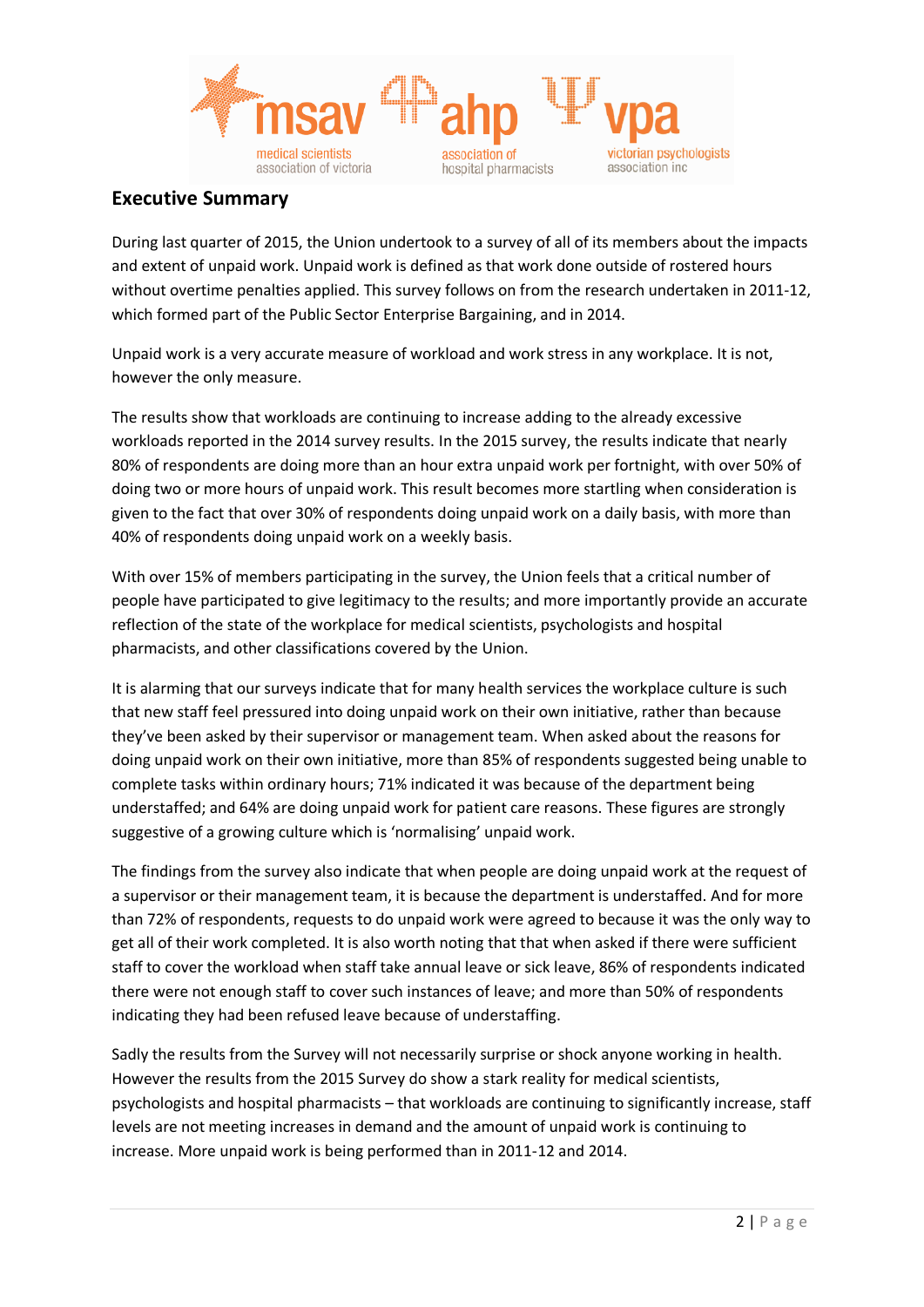

One of the issues highlighted from the 2015 Survey is the rise of management's use of on-call and recall to cover understaffing. This particular issue had not been highlighted in the 2014 or 2011 surveys and appears to have become a source of tension for respondents more recently in the past 12 months. This kind of approach to managing clinical services in public health appears to stem from the unwillingness of managers to ensure the appropriate mix of staff required; under-resourced and understaffed services resulting in there often not enough staff rostered to do the work; and continued successive cuts to healthcare by State and Federal governments.

This report provides an outline of the extent and impact of unpaid work and continues the research into this growing problem in the public healthcare system – unpaid work is structurally relied upon to keep vital services in public hospitals functioning.

There are a number of recommendations, which were also presented in the No Pay No Way Survey 2014 Report and remain relevant and of growing importance and urgency:

- 1. Privatisation of services within public hospitals like pathology and psychological services must end.
- 2. Dumbing down the scientific workforce with unqualified health assistants must end. There is growing evidence that replacing scientists with technicians and unqualified health assistants is the cause of adverse health outcomes.
- 3. That health services employ more medical scientists, psychologists and pharmacists as a matter of urgency to address excessive workloads and under-staffing.
- 4. Health services to implement workforce management strategies, including ensuring sufficient staffing to cover absences (planned and/or unplanned).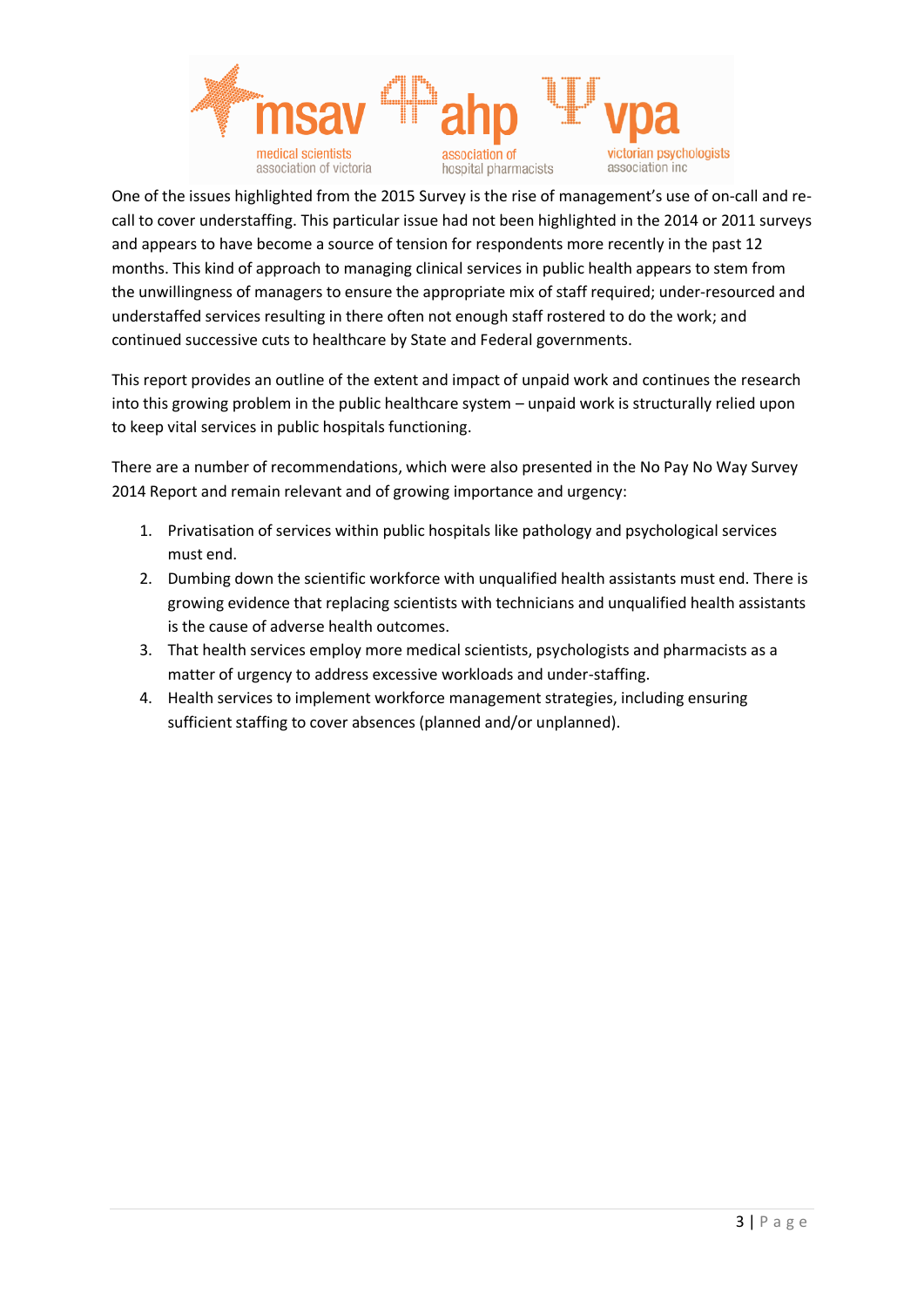

## **Introduction**

The Union continues to hold serious concerns about the growth and extent of unpaid work; and the subsequent structural reliance and dependence on unpaid work to keep most critical hospital services operational. In 2011-12 the Union undertook research looking at the growth and extent of unpaid work as part of enterprise bargaining negotiations. This research was followed up in 2014 and again in 2015 and with the prevalence of unpaid work, it is essential the Union continues to investigate the further growth and extent of unpaid work.

The research for this report is based on a Survey of members working in the public and private sectors. Members were able to offer comments and opinions throughout the Survey and were given the opportunity to make unsolicited comments through an open-ended question at the end of the Survey.

The Union regularly advertised and promoted the Survey to encourage the highest possible response rate with more than 15 per cent of the total membership participating in the Survey. The Survey did not require all questions be answered and there are instances where members skipped questions. The Union will continue to conduct the same Survey in 2016 and 2017 to continue gauging the nature and extent of unpaid work over time, and by extension, record trends in workloads.

This report provides an outline of the extent and impact of unpaid work and continues the research into this growing problem in the public healthcare system – unpaid work is structurally relied upon to keep vital services in public hospitals functioning.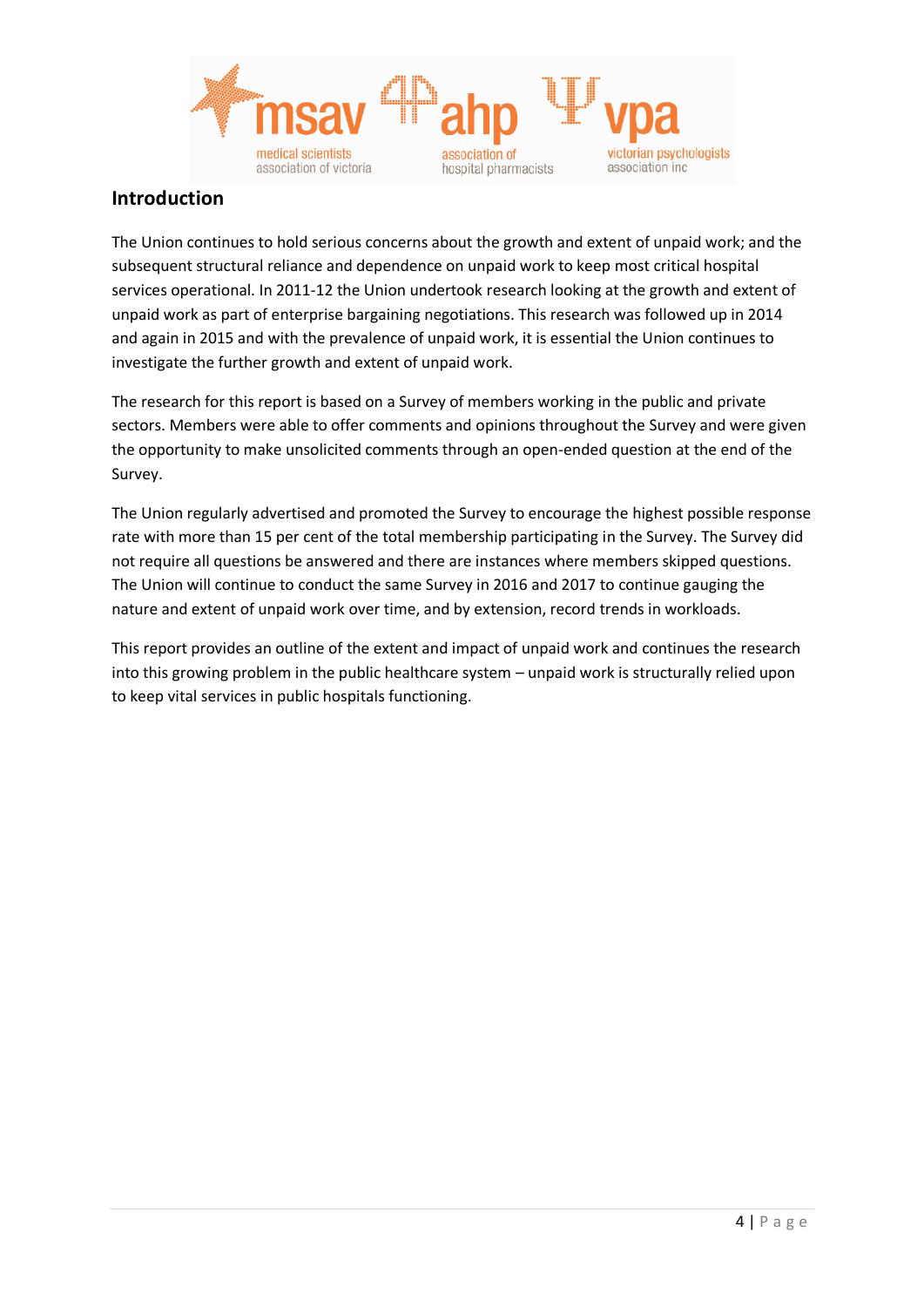

## **Demographics**

The Union's Survey asked respondents to identify a number of demographic-related details to capture the mix of the Union's membership in terms of age, gender and discipline; the nature of employment (full-time, part-time or sessional) and the sector of employment (public, private or both). This information helps the Union develop a picture of the membership overall.

The vast majority of respondents were female (77.2%). Respondents were predominantly from the 30 to 39 (24.6%), 40 to 49 (30.5%) and 50 to 59 (28%) age ranges, noting that there is a relatively even split across these age ranges. As could be expected, respondents in the 60 to 69 age range increase in number from 7% from 2014 to 10% for the 2015 Survey.

More than half of respondents worked full-time (55.5%) with the majority of respondents identifying as working in the public sector (75.7%). Of those that responded, 5.9% identified that they worked some time in both the public and private sectors.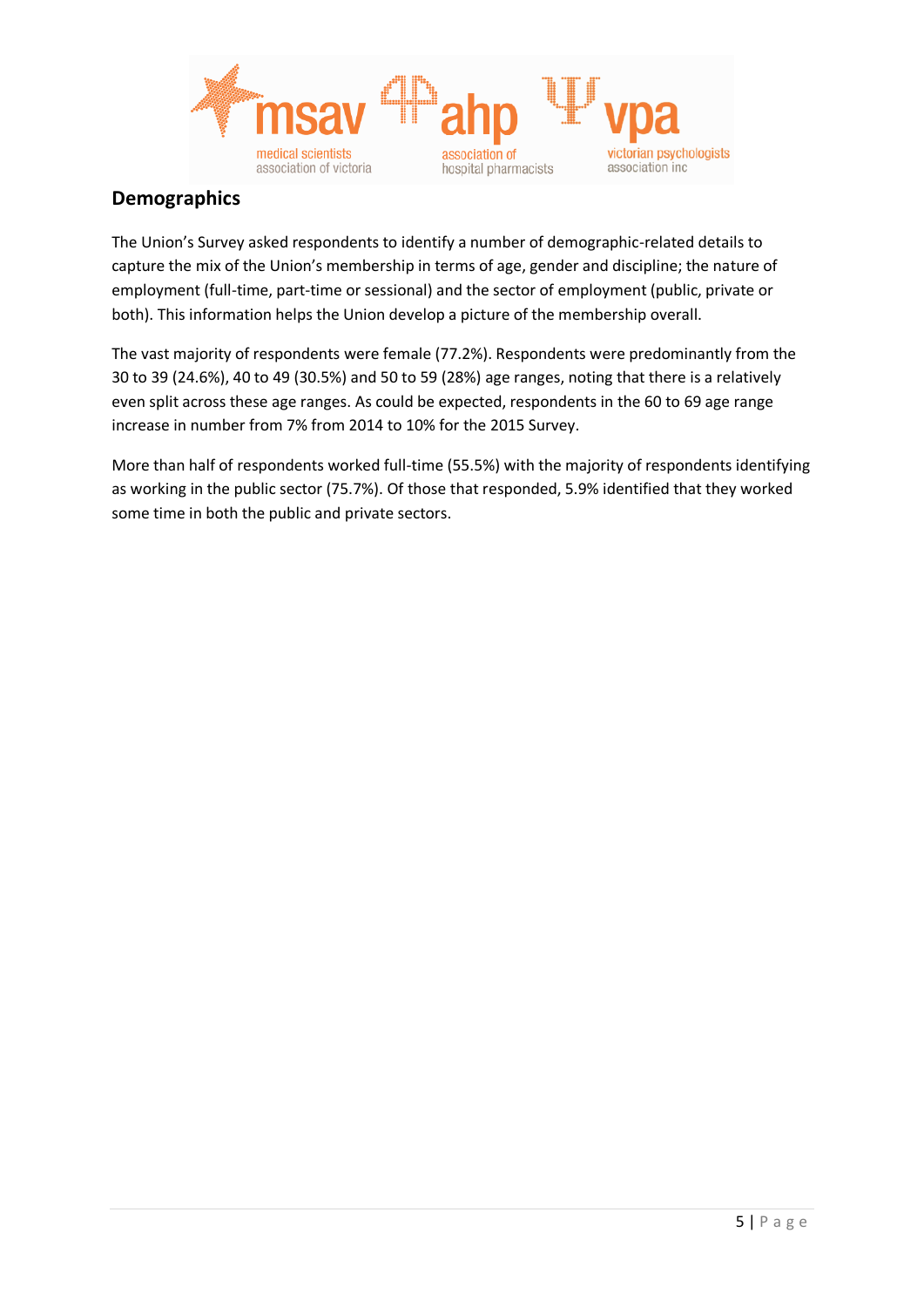

## **Workloads and Unpaid Work**

Over the past 5 years the Union has seen an increased reporting of significant increases in workloads and the unpreparedness of supervisors and senior management to properly respond to this significant issue. One of the driving forces behind this research has been to consider the growth and reliance on unpaid work to keep vital clinical services within public healthcare operational.

The Union is of the belief that the increasing workloads and instances of unpaid work relate strongly to the regular cuts to workforces across all health services, combined with a 'natural' growth in service size, scope and patient numbers. And based on the 2015 Survey, respondents are continuing to report of excessive workloads and insufficient staff to handle workloads.

Almost 80% of respondents indicated that they are doing unpaid work on a weekly basis, with nearly 90% of respondents indicating there had been an increase in workloads in the previous 12 to 24 months.



# Q9 How often do you do unpaid work?

The research conducted by the Union through its survey shows an alarming rise in workloads while staff numbers fail to keep pace with growing demands. The Union's research also points to a growing and much more alarming problem of the reliance on unpaid work keeping vital health services operational, especially services like mental health, pharmacy and pathology.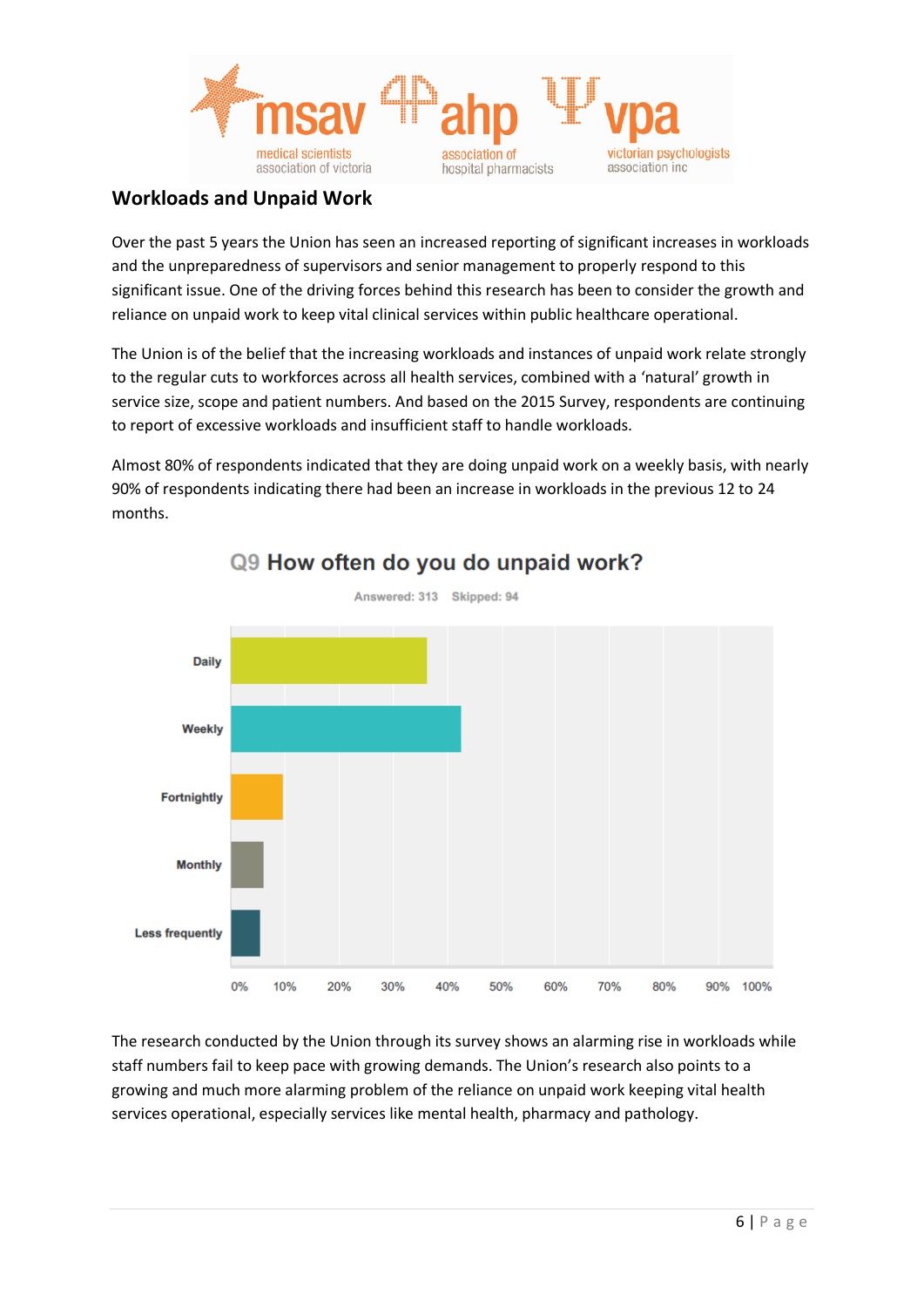

## **What Members Say:**

*"A strong culture exists of staff being expected to work unpaid time, through breaks and staying back after a shift finishes. If a staff member refuses unpaid work then they are "frowned" upon and seen as, including being accused of, by management as "not pulling their weight or not being a team player."*

## Q19 Has your workload increased over the last 12 to 24 months?



While this comes as little surprise in a sector with growing demand, however, when it is considered in the context of more than 80% of respondents to the survey indicating that they regularly performed unpaid work, it does raise alarm bells about the extent of unpaid work and the reliance of it to meet growing workloads.

#### **What Members Say:**

*"Mistakes are being made because when staff are sick or absent there is too much work for one person to cover. Then these people go off with stress. It's a vicious cycle."*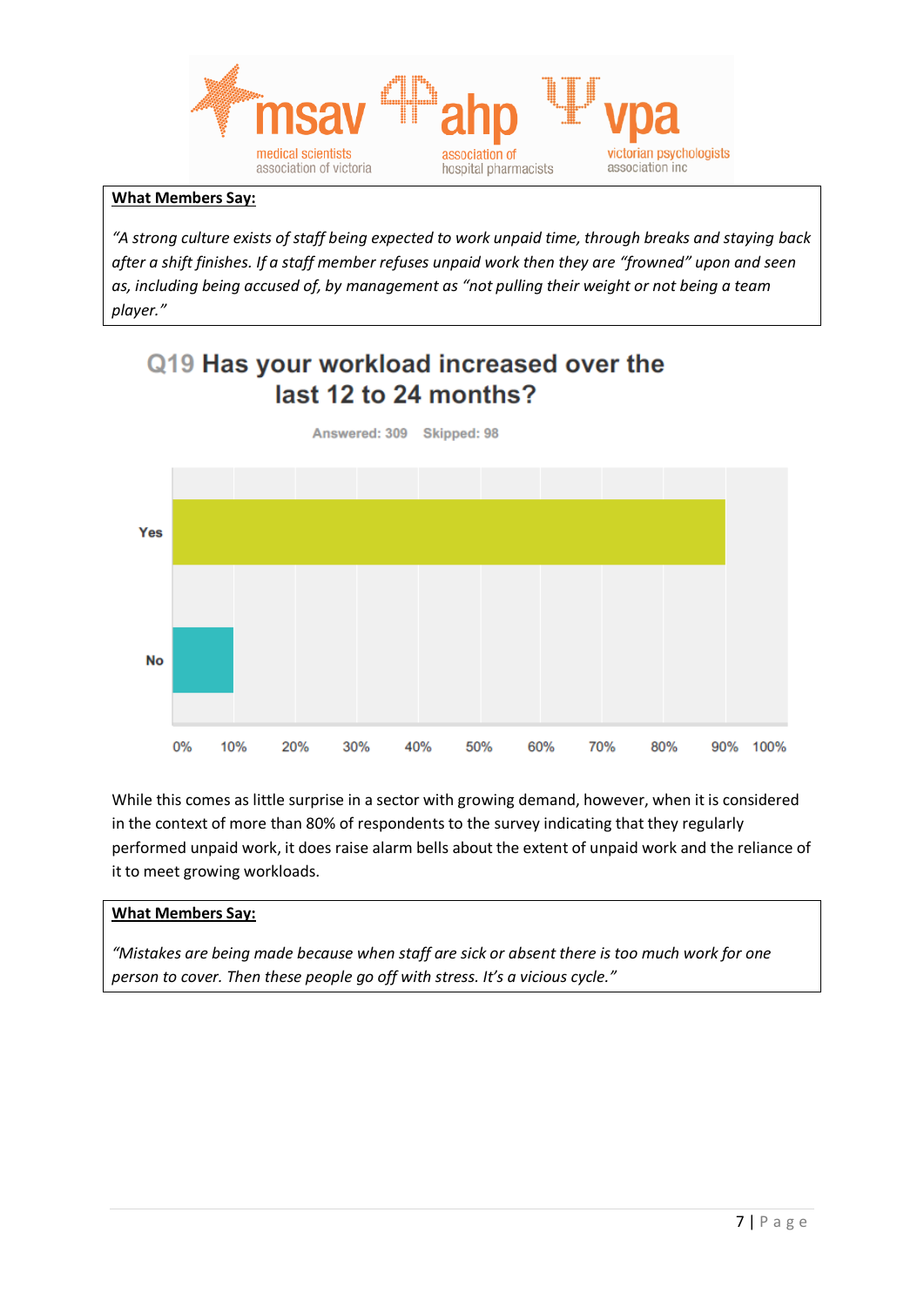

## Q10 How much unpaid work would you normally perform on average per fortnight?

Answered: 313 Skipped: 94 Less than 1 hour 1 to 2 hours 2 to 3 hours More than 3 hours 10% 40%  $0%$ 20% 30% 50% 60% 70% 80%  $90%$ 100%

According to respondents the workload increases are due to a combination of factors. Respondents cited that the biggest contributors to workload increases were increases in demand for services, increases in patient numbers and the expansion of services offered. It is also worth highlighting that staff not being replaced when they left was another significant contributing factor for workload increases. This particular factor, the Union believes is under-reported given that for many workplaces the 'new' workplace culture is to work harder and longer when there aren't sufficient staff available.

There is no doubt that for most respondents to the survey the level of unpaid work equates directly to workload with 85% of respondents giving 'being unable to complete tasks within ordinary hours' as the main reason for performing unpaid work.

### **What Members Say:**

"The increase in workload is behind most of our stretched staffing levels particularly on inpatient needs"

"Overtime is never paid. We are expected to take time in lieu. Unfortunately there is not enough staff to allow this."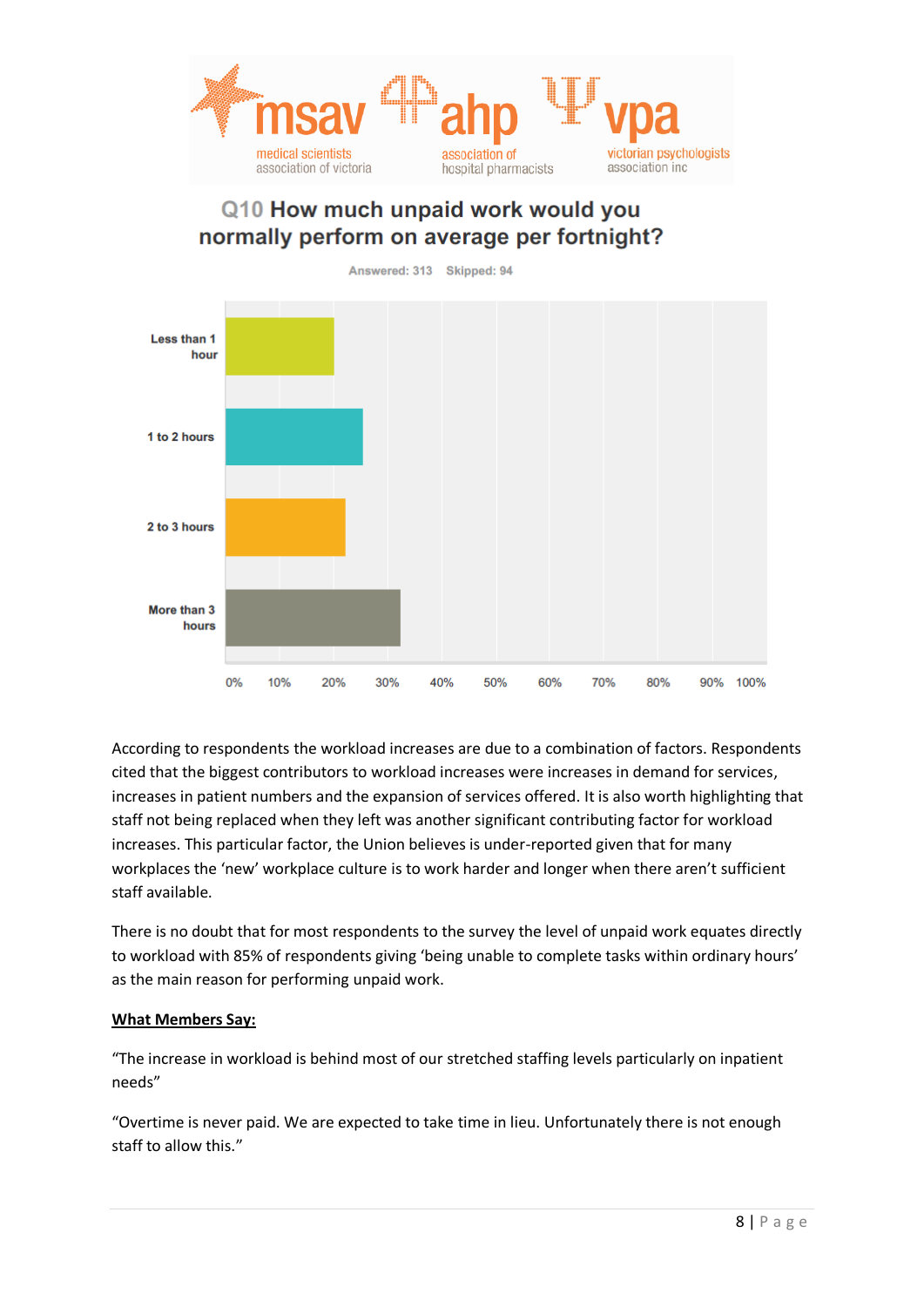

"The pressure seems to come from higher level management, both to increase workloads (see more clients/patients) and to cut costs (e.g. delays in replacing staff who go on maternity leave)."

"Management do not appreciate any unpaid overtime worked"

"Never asked to work extra hours; just expected to complete all work within hours, but this is not possible."

"I think it is just expected by management who continually claim budgets as the cause. If I do not do it there are adverse implications for my patients, lower standard of work and longer wait times."

"Limited staff rostered on at site, staff numbers rostered per day has decreased over the years and if a staff member calls in sick they are not replaced. As workload has increased it is expected that skeleton staff still provide the same service as in the past."

"Increased patient complexity, increased non-clinical responsibilities"

"Additional paperwork requirements with no reduction in other duties"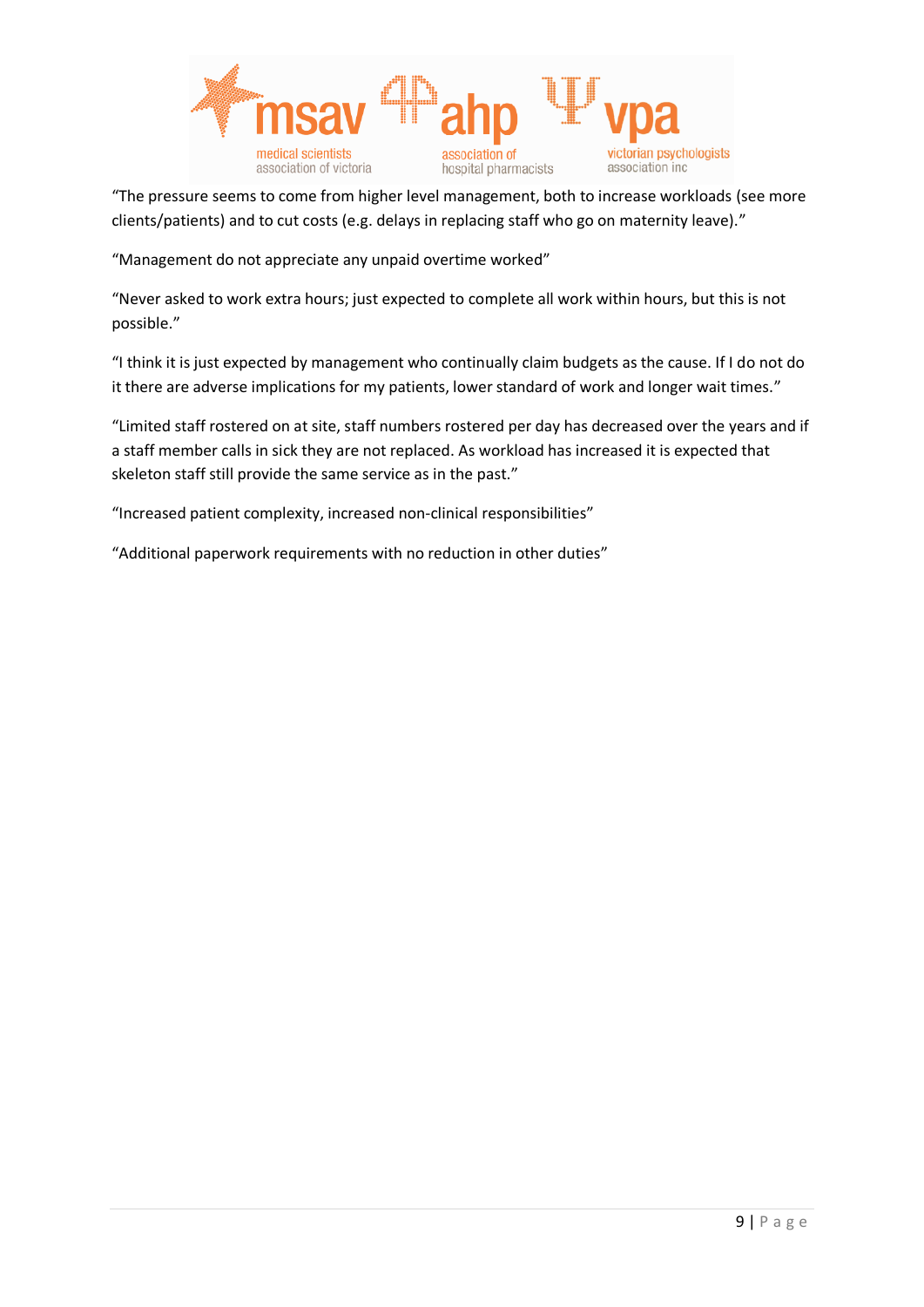

## **Staff Levels and Management of Health Services**

In conducting this survey, respondents were asked about staff levels within their workplaces. The Union is the increasingly concerned about the reliance on unpaid work to fill gaps in the level of staffing.

This has become quite evident as the Union asked respondents to indicate whether they were doing unpaid work at the request of a manager or on their own initiative with more than 80% of unpaid work performed in the past 12 months was done on a worker's own initiative. Respondents then indicated these decisions were made primarily due to being unable to complete tasks within ordinary hours and the department being understaffed. However, comments left by respondents indicate that such decisions revolved around expectations to complete work and to meet performance requirements for their departments. Respondents also indicated that they performed unpaid work at the request of management due to the department being understaffed and unexpected increases in workloads. This was further explored by asking respondents why they agree to do unpaid work with more than 70% of respondents indicating it was the only way for them to complete all their work.



## Q15 Why do you agree to do unpaid work when requested?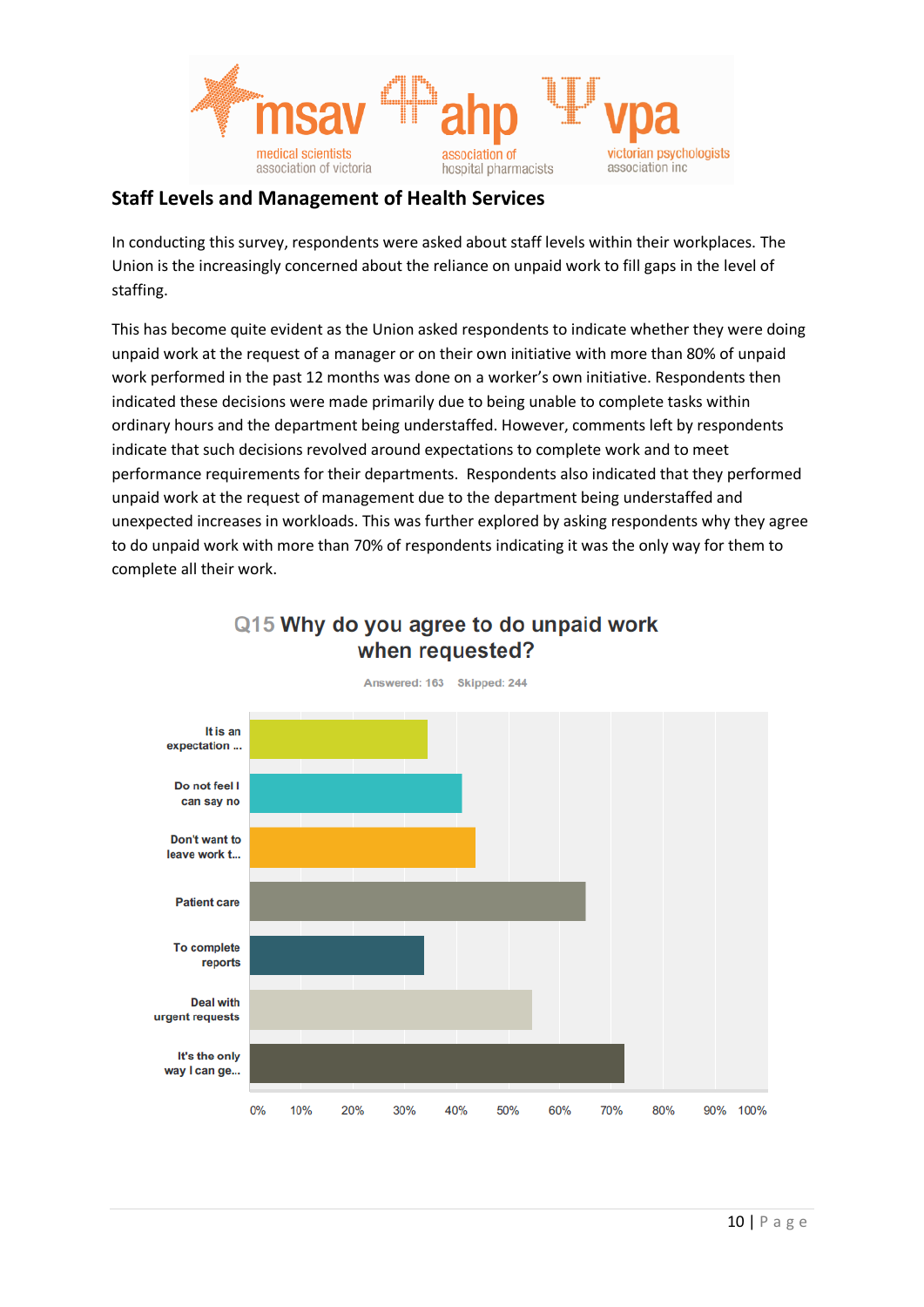

However it is quite revealing that when respondents were asked about doing overtime with the knowledge of their managers, more than 80% of respondents indicated that overtime was being worked on their own initiative and without the knowledge of management.

## **What Members Say:**

*"Only critical shifts are now being backfilled due to real pressure to shed staff, meet budget or they will outsource pathology"*

# Q23 Are there sufficient staff to cover the workload when staff take annual leave or sick leave?

Answered: 305 Skipped: 102



The Union's concerns about the management of health services was further compounded by respondents indicating that staff on extended leave are not replaced, and where staff are replaced it took between 4 and 8 weeks. The failure of management is also highlighted with more than 85% of respondents indicating that there is not sufficient staff to cover workloads when staff take annual leave or sick leave. And if unplanned absences occur, more than 90% of respondents indicated that management required staff to pick up the work of the absent staff member as extra work.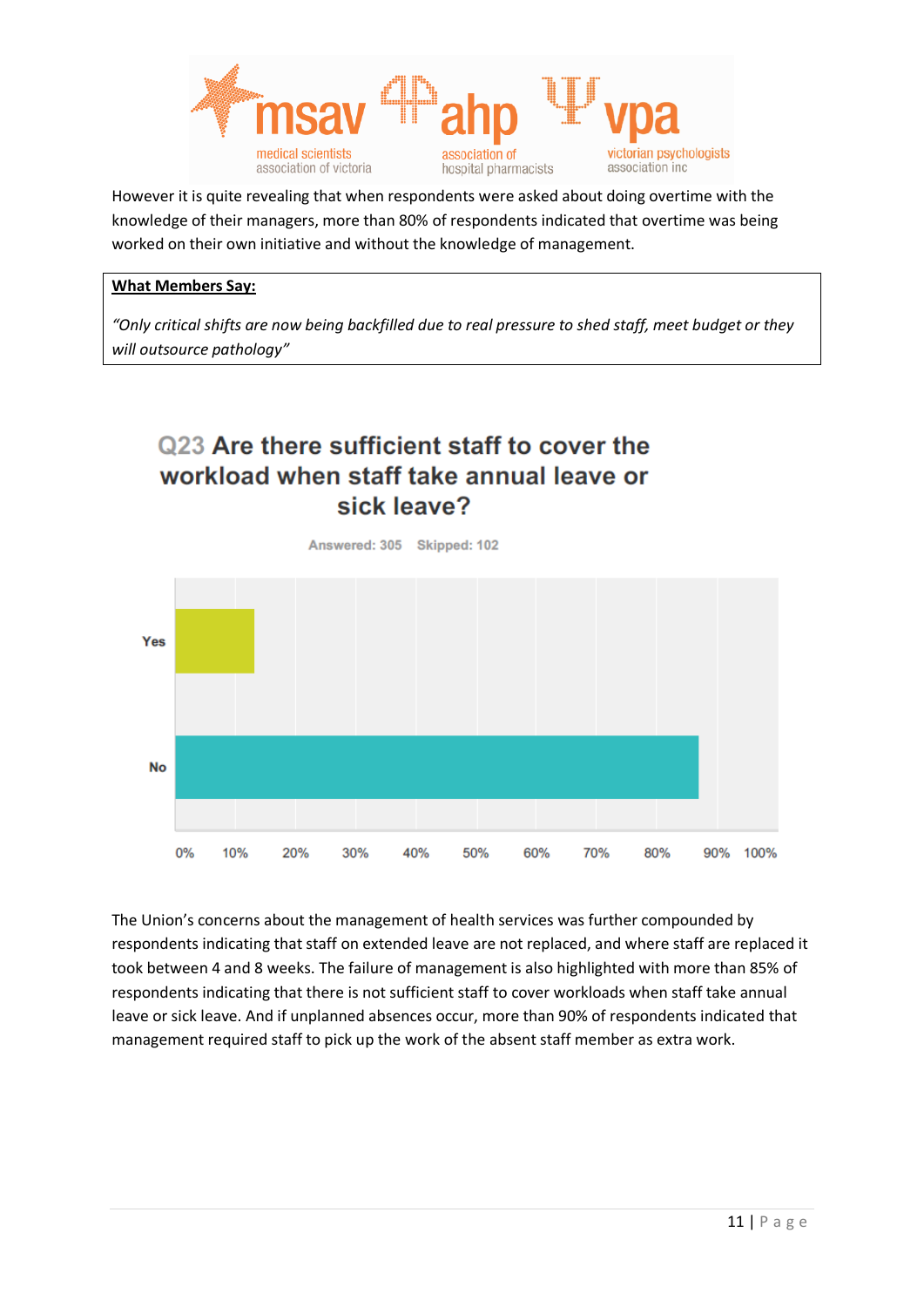

## Q22 When are staff replaced?

Answered: 136 Skipped: 271



This approach to management is creating highly stressed and unhealthy workplaces where more than 50% of respondents indicated they were refused leave because of understaffing. In creating unhealthy workplaces with onerous workload expectations, staff are being injured at work causing more unplanned absences and further compounding the level of understaffing and unpaid work undertaken.

### **What Members Say:**

"Budget savings, no increase in staff for last 7 years."

"Staff on leave are not replaced, leaving additional work to be done"

"There has been a push to eliminate overtime by hospital management except for urgent cases. Work carries over to the following day and staff feel for the patients and do the work otherwise the work carried over will just build up each day"

"Cuts to budget leading to reduction in EFT"

"Making staff take leave and not leaving enough staff to cover shifts"

"Part-time staff are continually covering extra shifts"

"People on other shifts may move around, no extra staff"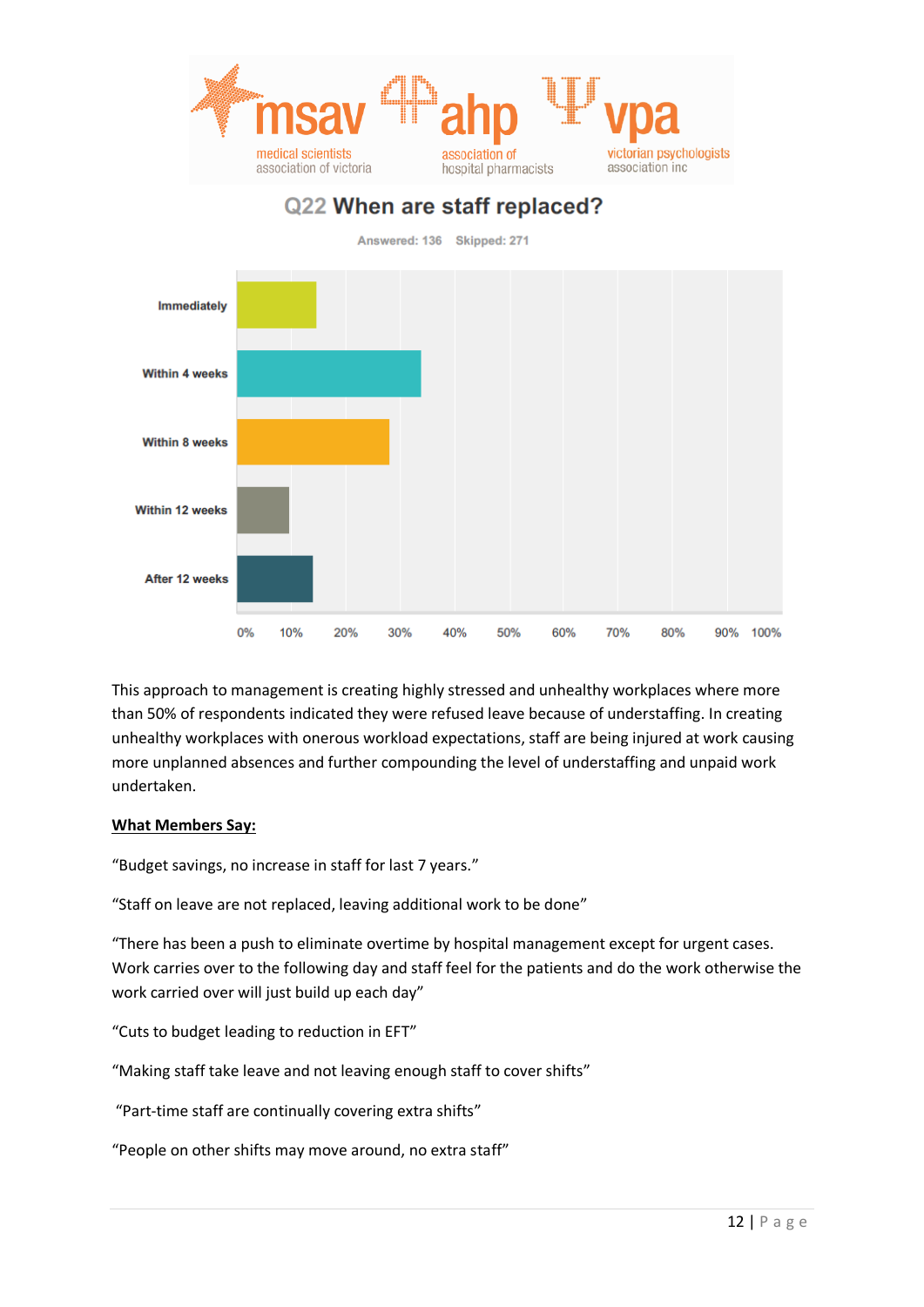

"Extra staff cannot be called as they are filling maternity/long service leave"

"There is no plan for staff cover. I receive calls at home on ADO, sick leave and annual leave days"

"Staff becoming tired and frustrated resulting in low moral"

"Many more non-clinical tasks of questionable value"

"New instrumentation that does not work as expected causing stress and anxiety; and leading to delays in getting work completed."